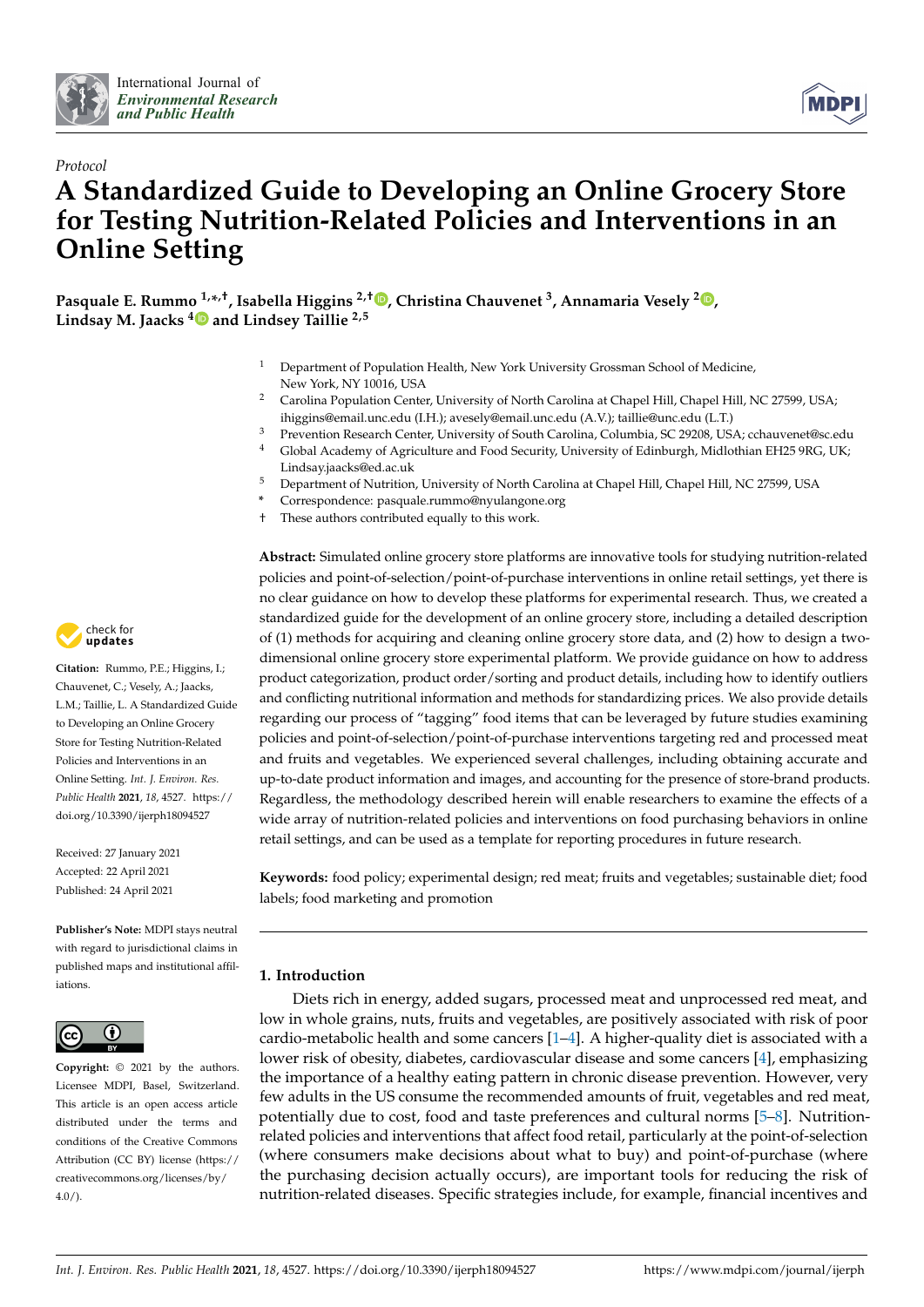disincentives (e.g., discounts and taxes), warning labels, product placement and healthy default foods and beverages (e.g., pre-set menu options) [\[9](#page-9-4)[–11\]](#page-9-5). In more recent years, interest in these practices as strategies to reduce the environmental harm caused by food production, such as greenhouse gas emissions [\[12\]](#page-9-6), has also grown.

Online food retail has grown quickly in the past few years, with a marked increase due to the COVID-19 pandemic [\[13](#page-9-7)[,14\]](#page-9-8). This sudden shift provides a unique opportunity to leverage evidence-based strategies to encourage healthy food purchases (e.g., fruits and vegetables) and discourage less healthy food purchases (e.g., red meat and sugar-sweetened beverages) in online food retail settings. Compared to brick-and-mortar stores, it is easier to modify the design of online environments to influence consumer decision-making, such as modifying prices, editing front-of-package labeling and adding default shopping cart items. With support from software developers, behavioral health and nutrition researchers can evaluate the impact of nutrition-related policies and interventions on consumer behavior in online store experiments.

Researchers in several countries (e.g., New Zealand, Singapore, UK, USA), for example, have collaborated with software developers to build a platform for online behavioral research studies, which has the appearance and functionality of a real grocery store website, including browsing, search, product pages, shopping cart and checkout [\[15–](#page-9-9)[21\]](#page-9-10). These experimental online stores are also linked to food databases, with nutritional information collected from food product labels. In addition to two-dimensional online stores, researchers have also created three-dimensional "virtual" supermarkets and other online retail stores (e.g., clothing) [\[22–](#page-9-11)[25\]](#page-10-0), which are designed to mimic a real shopping experience in a brick-and-mortar store. These "virtual" online stores are built to test the impact of various retail strategies, such as food swaps, price changes and nutrition labels, on purchase intentions. However, to our knowledge, there are no detailed methods on how to create two-dimensional online grocery stores for experimental research, which is important for consistency in the literature and maximizing generalizability by creating realistic shopping experiences.

To fill this gap, we sought to create standardized methods for the development of a grocery store designed to mimic an online shopping experience for the study of nutrition-related policies and interventions in an online retail setting, including a detailed description of (1) methods for acquiring and cleaning online grocery store data, and (2) how to design a two-dimensional online store for experimental research, including product categorization, product order and sorting, product images, product details (e.g., price, nutritional information) and tagging specific products for nutrition-related interventions, using fruits and vegetables and red meat as two examples.

#### **2. Materials and Methods**

#### *2.1. Online Grocery Store Experimental Platform*

To create an online grocery store, we used an online shopping platform called Gorilla [\(https://gorilla.sc\)](https://gorilla.sc) developed by UK-based Cauldron Science, Ltd. [\(http://cauldron.sc\)](http://cauldron.sc), a company with expertise in designing platforms for online behavioral research studies. Gorilla includes a tool called the Shop Builder, which enables researchers to create an online store that can be modified according to the researchers' goals. The Gorilla platform also provides the functionality to randomize participants to conditions and administer surveys and tasks. The platform works with third-party panel vendors to recruit participants (e.g., CloudResearch). After providing informed consent, eligible participants are directed to the online store to complete specified shopping tasks, with instructions tailored to experimental conditions (e.g., budget amount, target products). The experimental platform allows for a variety of experimental stimuli, including warning labels, taxes, discounts, default shopping cart items and suggested swaps for specific products. Patients or the public were not involved in the design, conduct, reporting or dissemination plans of our guide.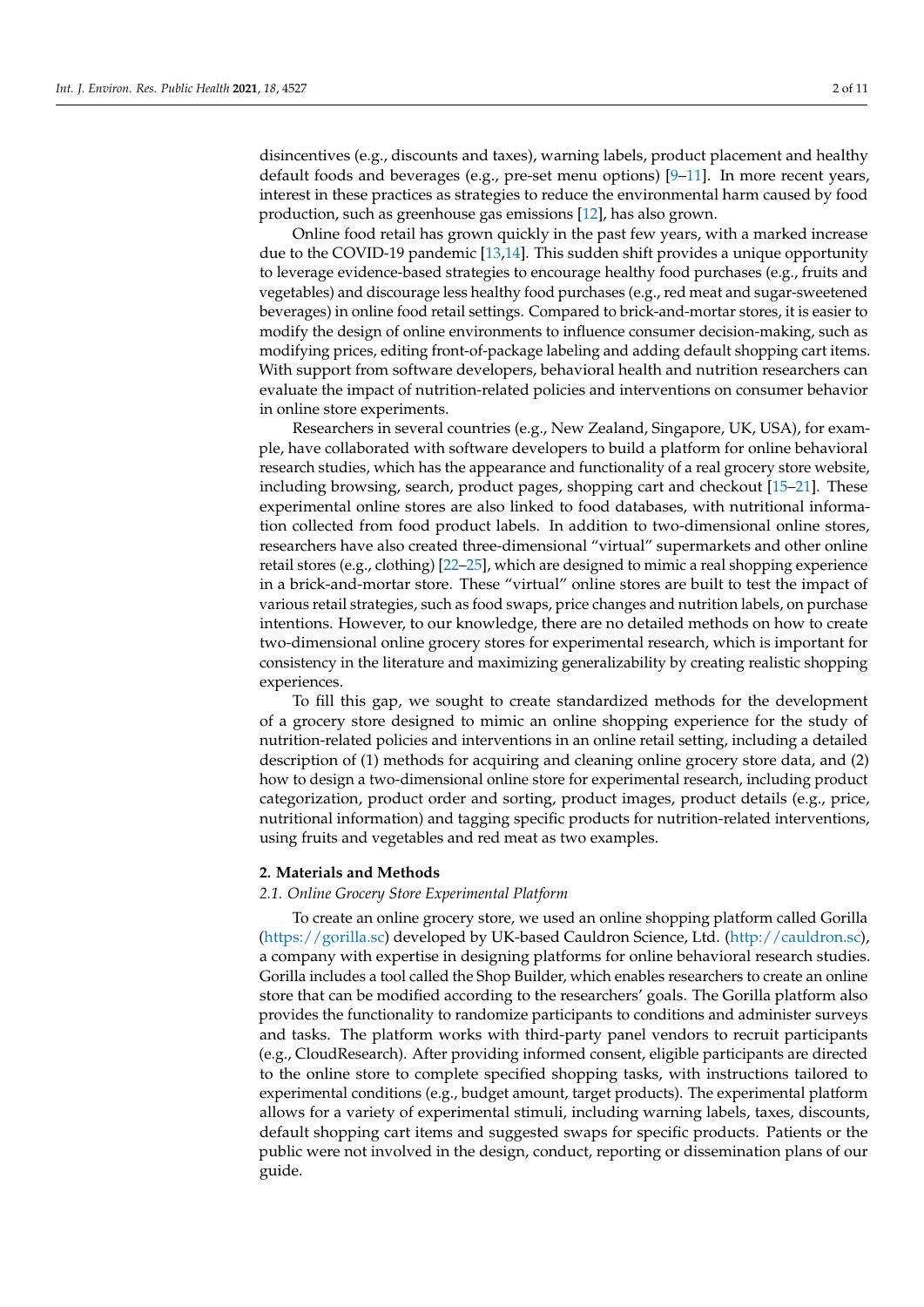# *2.2. Online Grocery Store Data*

# 2.2.1. Data Source

To obtain online grocery store data, we contracted a company that provides custom web-scraping solutions (Marquee Data), which enabled us to compile a large dataset  $\left($  <20,000 observations) in a timely manner (two weeks) at a low cost (<\$3000). A similar approach has been utilized previously by other researchers (18). The data were scraped from one of the largest online grocery stores in the USA in August 2020. We selected this store because it has a large presence throughout the USA and it has affordable prices. The product data included: department, aisle (i.e., department sub-categories), shelf (i.e., aisle sub-categories), product name, price, serving size, servings per container, calories, fat, saturated fat, trans fat, carbohydrates, sugar, sodium, fiber, protein, and iron, ingredients list, UPC, shelf rank and the product images (Supplementary Table S1). The store brand name was removed from product names to minimize the influence of brand loyalty, but the products themselves were retained to provide products at a range of prices, as store brands are often cheaper. The department (broadest category), aisle and shelf (most granular category) were used by the store to designate the location of a product, and the same product could be located in multiple departments, aisles and shelves. The serving size, servings per container, calories, fat, saturated fat, trans fat, carbohydrates, sugar, sodium, fiber, protein and iron were scraped from the nutritional facts panel (NFP) data displayed on the product's page. We also scraped "shelf rank", which indicates a product's order on a shelf when sorted by best seller.

We chose to scrape data at a single time-point from a single zip code because (1) it was cost-efficient, (2) it ensured all study participants were exposed to the same dataset, (3) it was too time-consuming to clean multiple datasets and (4) it ensured that the relative prices of the products were consistent for all participants. We chose to scrape data from zip code 63119 (St. Louis, MO, USA) because it represents to 95.3% the US cost-of-living (i.e., 4.7% below the average cost-of-living in the US), [\[26\]](#page-10-1) and retailers have selected St. Louis as a pilot location for food products (e.g., the Impossible Whopper at Burger King) [\[27\]](#page-10-2). The initial dataset had 23,314 products, including duplicate products appearing in more than one shelf category.

#### 2.2.2. Data Cleaning

To ensure the scraped data were of high quality and to prepare the data for our planned experiments, we conducted several phases of data cleaning, including (1) defining the initial list of products and filling in missing NFP information, (2) performing a data audit, (3) tagging products and (4) online grocery store review.

#### *2.3. Phase 1: Define Initial List of Products and Fill in Missing NFP Information*

In the first phase of data cleaning, we decided which products to eliminate from the dataset and addressed missing nutritional information. We removed all alcoholic beverages as alcohol laws vary from state to state and some states do not allow the sale of any alcohol in grocery stores. We removed all non-edible products, such as cake toppers and cupcake liners, because our planned experiments are focused on modifying food and beverage purchases. In addition, we removed the shelves "New in Pantry" and "New in Fresh Bakery" because all products were duplicates. After these exclusions, approximately 12% of the 20,320 remaining products did not contain calorie information.

As a first step, we eliminated freshly-made and bakery products missing calorie information because nutritional information was not available on the grocery store's website or other sources. We also deleted products missing calorie information if they had a shelf rank of greater than 60 because our store only displayed 60 products per page and we did not expect participants to browse more than one page per shelf. We did not, however, eliminate any products missing calorie information corresponding to the food groups in our planned research studies (i.e., the "Fruits & Vegetables," "Meat & Seafood" or "Deli" departments).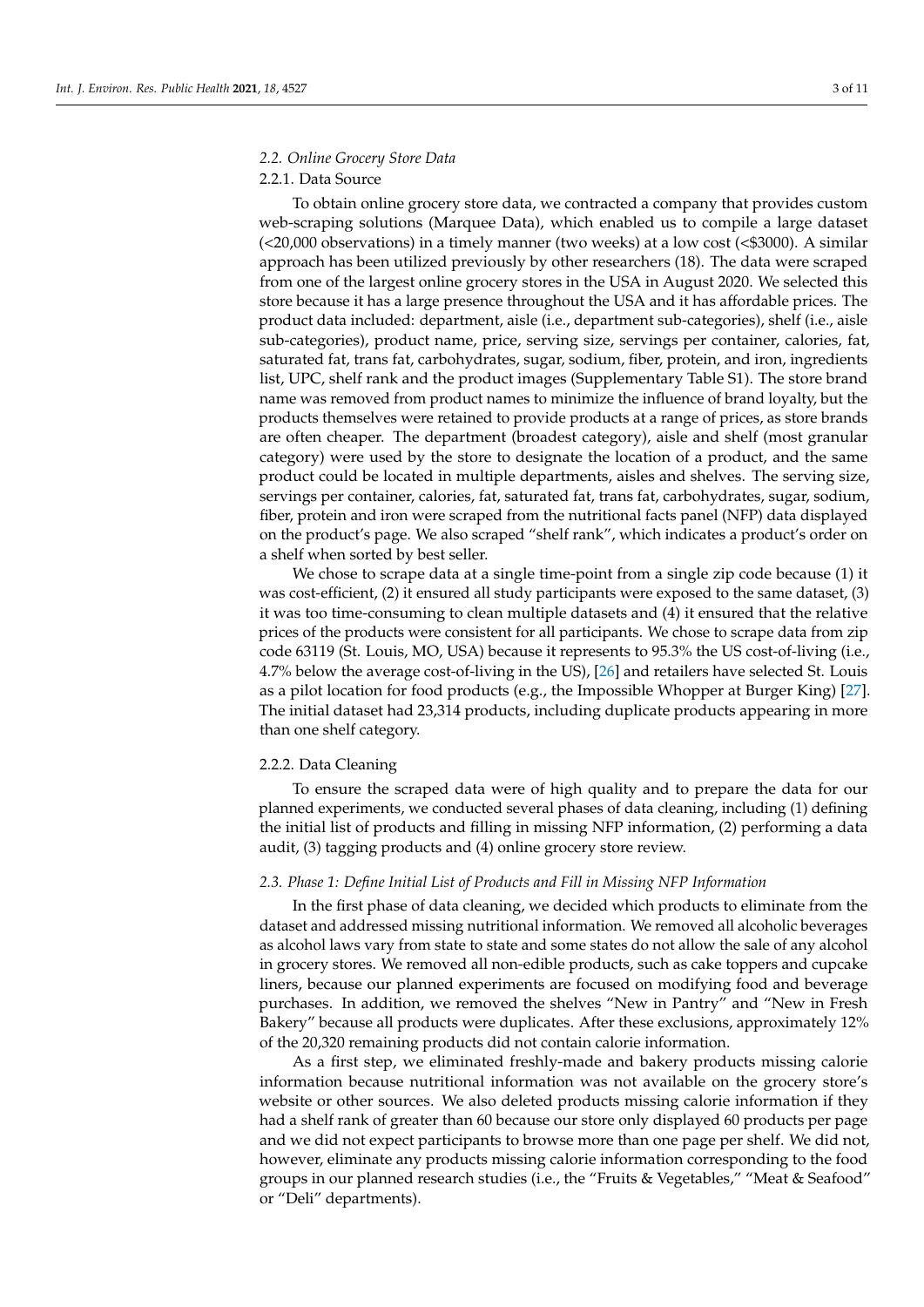For the remaining products, we extracted all missing nutritional information from the product's image on the grocery store's website. If the information was not available, we extracted data from the product manufacturer's website. For fresh produce, we collected missing nutritional information from the FoodData Central website, an integrated, researchfocused data system that provides data on nutrients and other food components [\[28\]](#page-10-3). We searched for items using as much detail as possible and selected the produce item that was the closest match, including product name, variety (e.g., "Granny Smith"), method of preparation (e.g., "raw," "sliced," "peeled," "in syrup," etc.) and other details (e.g., added vitamins). If variety, method of preparation or other details were not identified in our search, we selected the generic option. FoodData Central has several data types, including "SR Legacy," which provides nutrient and food component values that are derived from analyses, calculations and the published literature. The "Food and Nutrient Database for Dietary Studies (FNDDS)" contains data on nutrient and food component values derived from the National Health and Nutrition Examination Survey. "Branded Foods" provides values for nutrients in branded and private-label foods from a publicprivate partnership. Because fresh fruits and vegetables were not branded, we selected "Survey (FNDDS)" or "SR Legacy" items instead of "Branded", when possible. If the produce serving size was missing, we referenced the American Heart Association's serving size recommendations [\[29\]](#page-10-4).

### *2.4. Phase 2: Data Audit*

In the second phase, we completed a data audit to identify potential systematic issues with the dataset. Four members of the study staff each reviewed 100 randomly-selected products from the dataset ( $n = 400$  total products) and assessed the extent to which the information from the scraped data matched the information on the grocery store's website. We found that NFP informational text from the grocery store's website often differed from the NFP data in the image from the product manufacturer. We decided to keep the NFP information from the grocery store's website because transcribing data from >10,000 images would be time-consuming and error-prone. To exclude advertisements and NFP images, we decided to only use the first image scraped for each product (which was always a front-of-package image). To identify extreme values of price, calories, sugar, sodium and saturated fat, we reviewed the top 1% of values for each variable within each department, and the bottom 1% for price values. We did not review the bottom 1% of values for the other variables as it is common for products to have low or zero values for calories, sugar, sodium and saturated fat. To identify outliers, we first compared the price and nutritional information of products in our dataset to the grocery store's website. If the prices matched but still appeared extreme, we used the price from the website of a different large online grocery store. If the prices were different, we updated the value using the other store's price. If the values for other variables matched but still appeared extreme, we used the values from the NFP image or the product manufacturer's website, if more plausible. In total, the price, calories, sugar, sodium and/or saturated fat of 1031 products (5%) were modified and 140 products (<1%) were removed; our final dataset included 20,180 products (Table [1\)](#page-4-0).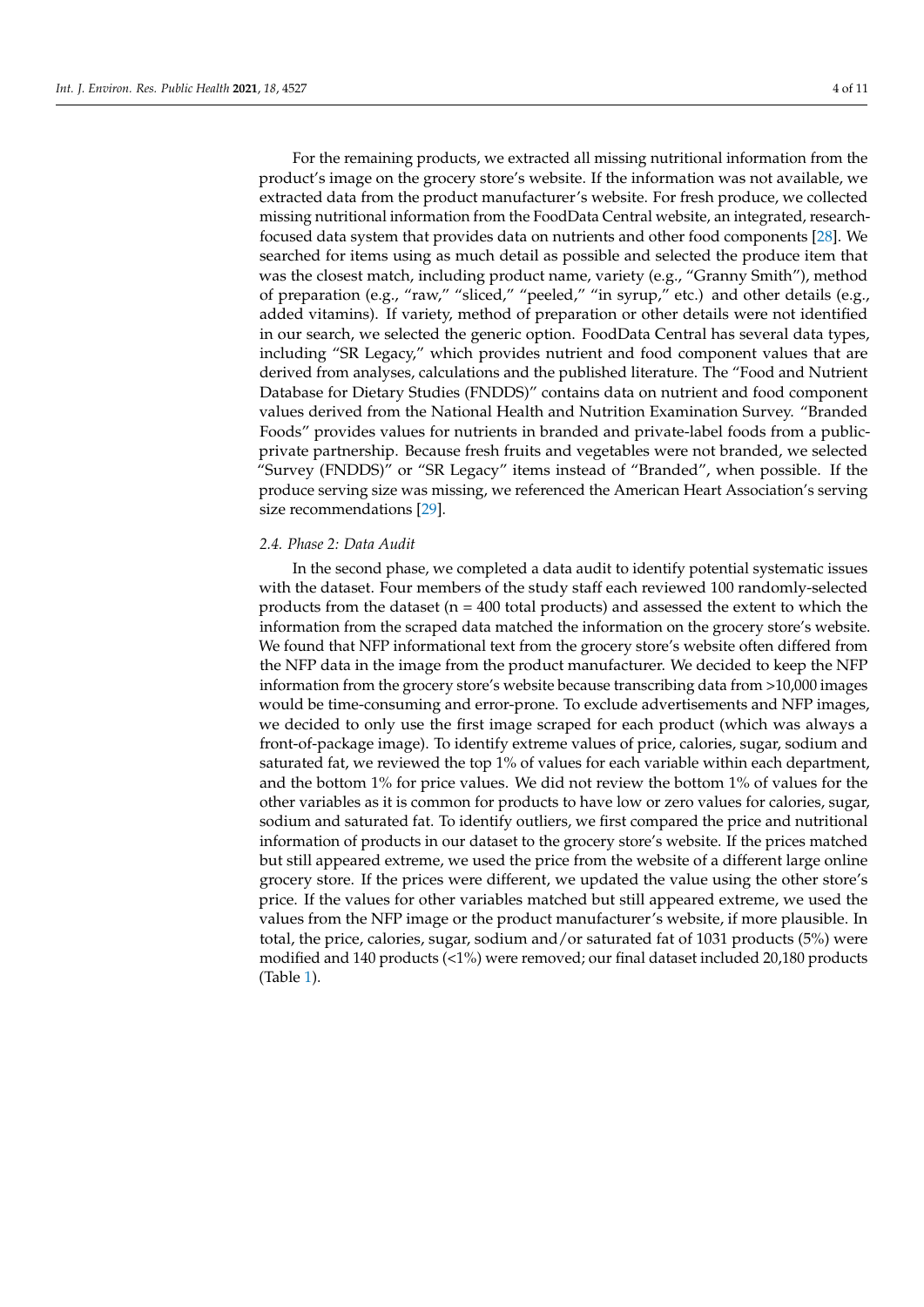| Department          | Product $[N (%)]$ |
|---------------------|-------------------|
| <b>Beverages</b>    | 2793 (13.8%)      |
| Bread & Bakery      | 954 (4.7%)        |
| Deli                | 740 (3.7%)        |
| Eggs & Dairy        | 2004 (9.9%)       |
| Frozen              | 2192 (10.9%)      |
| Fruits & Vegetables | 914 (4.5%)        |
| Meat & Seafood      | 719 (3.6%)        |
| Organic Shop        | 743 (3.7%)        |
| Pantry              | 6264 (31.0%)      |
| Snacks & Candy      | 2857 (14.2%)      |
| <b>Total</b>        | 20,180            |

<span id="page-4-0"></span>Table 1. N (%) of products by department.

#### *2.5. Phase 3: Online Grocery Store Review*

We uploaded the final dataset to the online grocery store experimental platform and reviewed the first page of each shelf (Figure [1\)](#page-5-0). First, we reviewed the first five products on the product page of each shelf and confirmed that the product name, image and ingredients list corresponded to the same/correct product. We also searched for incorrect applications of our point-of-selection strategies, image errors and missing and/or inaccurate product information. During our review, we found few errors regarding the application of the point-of-selection strategies, product name, image and ingredients list (<0.5%). However, we found that the servings per container and/or serving size were missing for several products. To mitigate this issue, we reviewed the departments, aisles and shelves with products relating to our planned studies. If the serving size and/or servings per container were missing, we extracted all missing nutritional information from the NFP on the grocery store's website, or, if not available, from the NFP image. If the information was missing from both sources, we searched the FoodData Central website for missing fruit and vegetable product data and the product manufacturers' websites for other product data [\[28\]](#page-10-3). In total, we updated the NFP for 814 (4%) products.

In addition to data cleaning, we "tagged" products that we wished to modify in our planned experiments. Tagging is accomplished on the "back end" of the server (versus the "front end" or user interface). The goals of two of our planned studies using the online grocery store were to (1) assess the impact of taxes and health and environmental warning labels on consumers' decisions to purchase red meat, and (2) examine the extent to which an economic incentive and a behavioral "nudge" increased fruit and vegetable purchases among low-income adults in the US. To prepare the dataset for these experiments, we tagged relevant products with a "0" or "1" for pre-specified intervention manipulation variables. See Supplementary Tables S2 and S3 for details of the tagging procedures.

After tagging all products, three staff members reviewed 200 randomly-selected products ( $n = 600$  total products) to ensure the tagging was accurate, and did not identify errors in product tagging. In total, 1718 (9%) products were tagged as eligible for the red meat tax and health and environment warning labels, including 407 (55%) products in the "Deli" department and 395 (55%) products in the "Meat & Seafood" department. Among the red meat products, 59% contained beef, 67% contained pork, 26% contained beef and pork, 0.2% contained other red meat and 91% were processed. In total, 831 (4%) products were tagged as eligible for the fruit and vegetable discount, including 538 (59%) products in the "Fruits and Vegetables" department and 71 (10%) products in the "Organic Shop" department. Among all products tagged as eligible for the fruit and vegetable intervention, 14%, 16% and 71% were frozen, canned and fresh produce, respectively.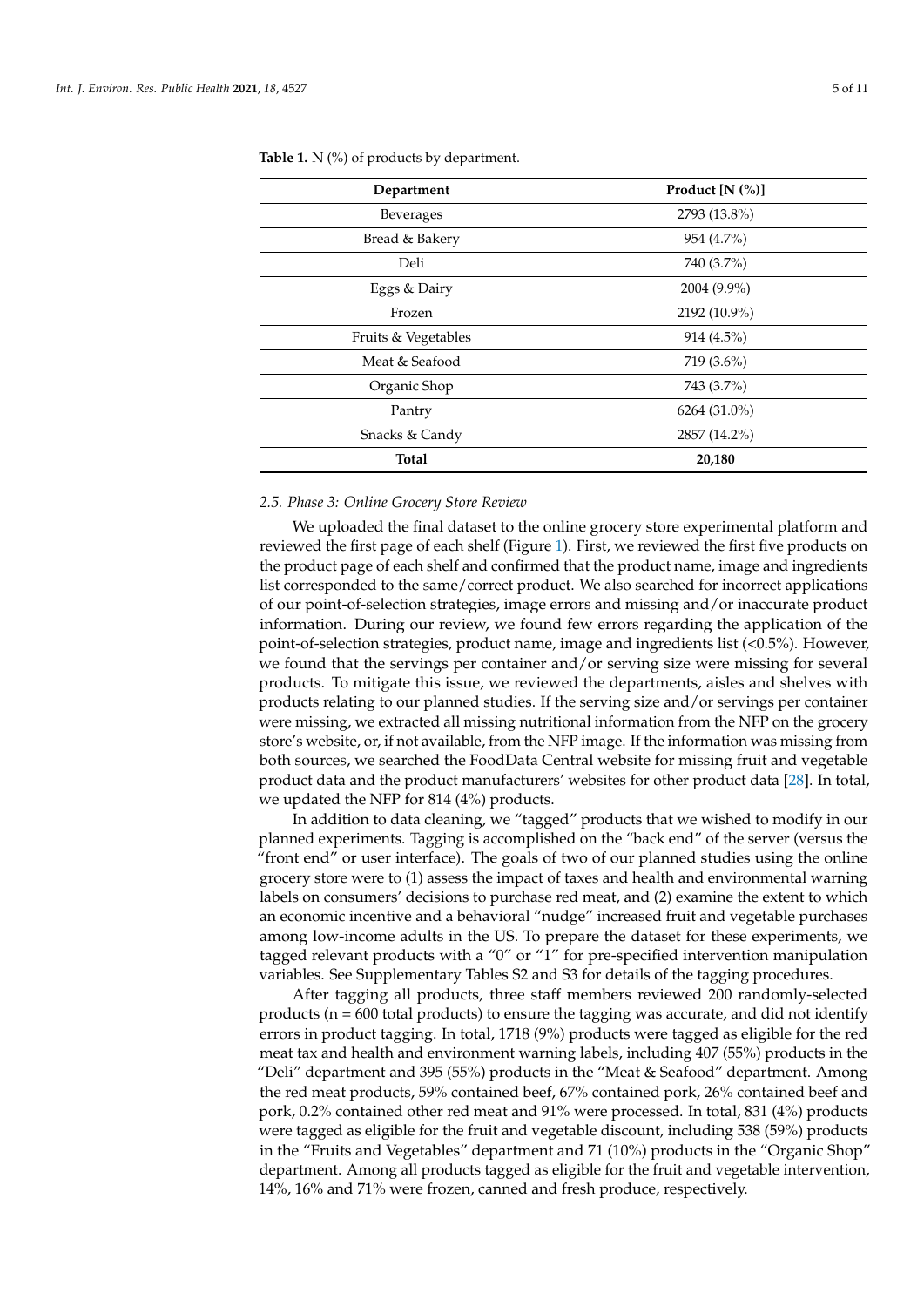<span id="page-5-0"></span>



**Figure 1.** Online grocery store appearance. **Figure 1.** Online grocery store appearance.

# In addition to data cleaning, we "tagged" products that we wished to modify in our *2.6. Online Grocery Store Design*

To maximize the external validity of our experimental findings, our goal was to make online shopping tasks as realistic as possible. To accomplish this goal, we created our planned shopping tasks as realistic as possible. To accomplish this goal, we created our own store name, "Lola's," and worked with a graphic designer to create a unique logo (Figure [1\)](#page-5-0). In the future, we plan to develop additional graphic images to augment the store's realistic appearance (e.g., ad banners). To mimic the appearance and functionality of a typical US grocery store's website, we organized products by department, aisle and shelf (Supplementary Table S1). The department names are listed across the top of the screen, below the store logo. The aisle names appear when a department is clicked on, and, subsequently, shelf names appear when an aisle is clicked on. Then the participant can select a shelf to view individual products, with a maximum of 60 products per page, which are sorted according to the "shelf rank" (i.e., the popularity of the item), as scraped from the online retailer. Participants can also view products by typing words into the search bar, which will display individual products containing the inputted word(s). When a participant clicks on a product, the product appears on a new webpage, where a participant can view the product's name and price, a front-of-package image, NFP text and an ingredient list (Figure [2\)](#page-6-0).

The online grocery store has a shopping basket so participants can make multiple selections. The shopping basket shows the quantity of the product selected and plus and negative signs, which allow the participant to add or remove products from their basket. The basket also shows the cost of each product and the total cost of all products. The platform allows researchers to require that participants have a minimum and/or maximum number of items in their basket before checking out. The platform also has an optional shopping list feature, which enables researchers to outline which items participants should select from the online grocery store (i.e., task-based shopping). The shopping list includes check-boxes next to each item so participants can keep track of products in their basket and which products they still need to select, if desired. The shopping basket and shopping list are anchored to the right side of the screen (Figure [1;](#page-5-0) Supplementary Figure S1).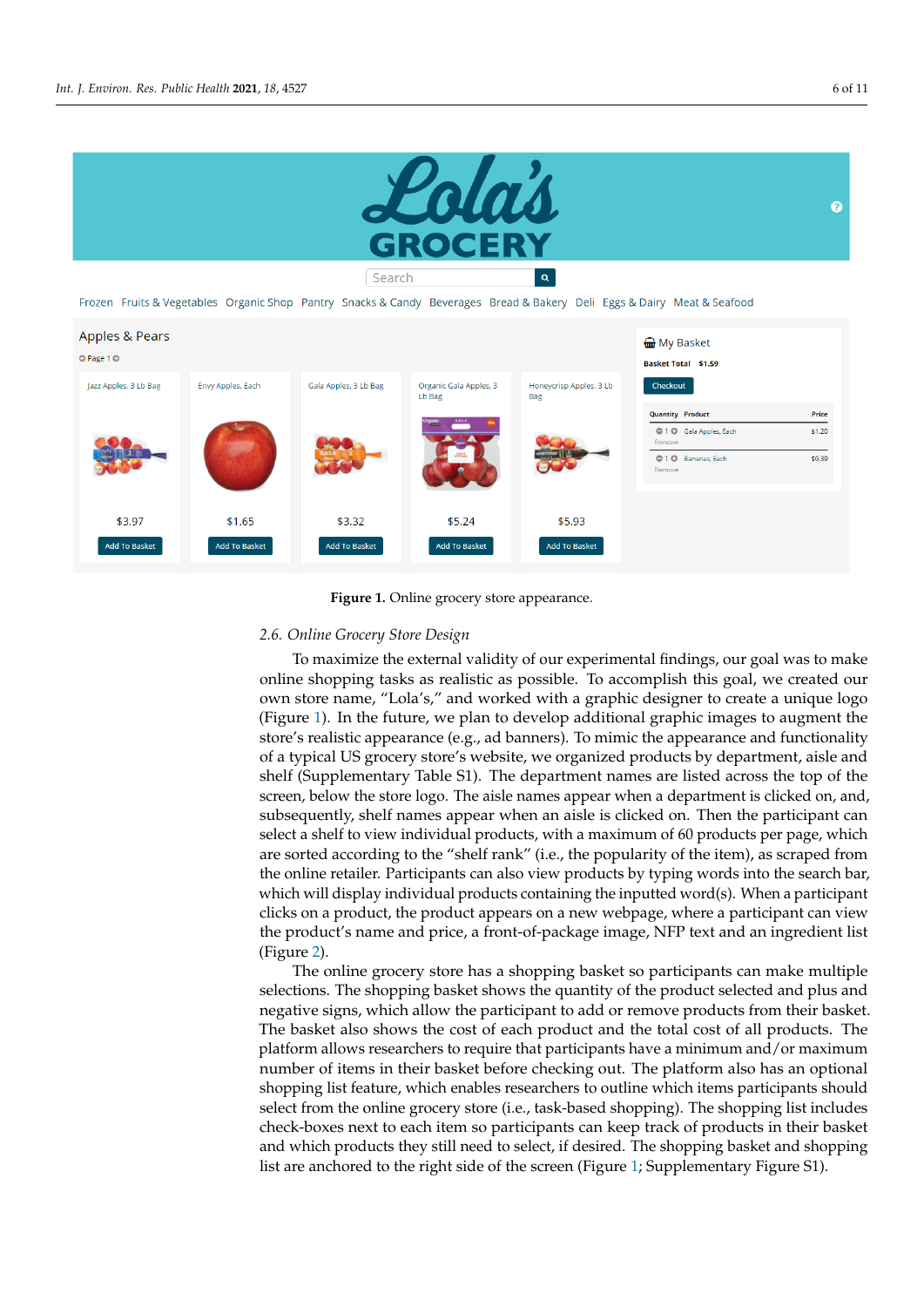<span id="page-6-0"></span>

| <b>Nutrition Facts</b><br>Amount per serving | Details<br><b>Ingredients</b><br>EGG |
|----------------------------------------------|--------------------------------------|
| Calories 70 cal                              |                                      |
| About 18 servings per container              |                                      |
| <b>Serving Size</b>                          | 50 <sub>g</sub>                      |
| <b>Total Fat</b>                             | 5g                                   |
| Saturated Fat                                | 1.5 <sub>g</sub>                     |
| <b>Trans Fat</b>                             | 0 g                                  |
| Sodium                                       | 70 mg                                |
| <b>Total Carbohydrates</b>                   | 0 g                                  |
| Fiber                                        |                                      |
| Sugar                                        |                                      |
| Protein                                      | 6 g                                  |

**Figure 2.** Individual product page on online grocery store. **Figure 2.** Individual product page on online grocery store.

To discover potential issues with our initial design of the store, we recruited six participants and instructed them to conduct a nouschold shop with a budget of \$50 while 'thinking out loud.' Based on participants' feedback, we worked with the software developer to increase the upload time of the website, make the placement and size of the developer to increase the application of the website, make the plate-ment and size of the search bar more prominent, and update the "Add to basket" button to better convey when form all  $\alpha$  researchers to require that  $\alpha$  is required to require that  $\alpha$  minimum and  $\alpha$  minimum and  $\alpha$  minimum and  $\alpha$  minimum and  $\alpha$  minimum and  $\alpha$  minimum and  $\alpha$  minimum and  $\alpha$  minimum and  $\alpha$  minim a product was added to a participant's shopping cart. participants and instructed them to conduct a household shop with a budget of \$50

# shopping list feature, which enables researchers to outline which items participants **3. Discussion**

Through this guide, we are building the capacity to examine the impact of nutritionrelated policies and interventions on food purchasing behaviors in online retail settings. basket and which products they still need to select, if desired. The shopping basket and Though several researchers have used online grocery stores to test healthy eating interven-tions [\[15–](#page-9-9)[21\]](#page-9-10), this guide is the first to provide a comprehensive description of how to create an online grocery store platform, which will minimize differences in the experimental platform of studies testing similar research questions (e.g., number and placement of items). the specifically, we provide guidance on how and where to obtain nutritional information for products missing such data (e.g., fresh fruits and vegetables), how to identify outliers and conflicting information and methods for standardizing the price of food items. Though the data and software used to develop our online store are proprietary, researchers will be able to mimic our approach by obtaining a contract and licensing fee from Marquee and Cauldron, respectively. In addition, we provided specific details regarding our process of tagging food items that can be leveraged by future studies examining nutrition-related policies and interventions targeting red and processed meat and fruit and vegetable purchases. Importantly, the methodology described herein can be used as a template for reporting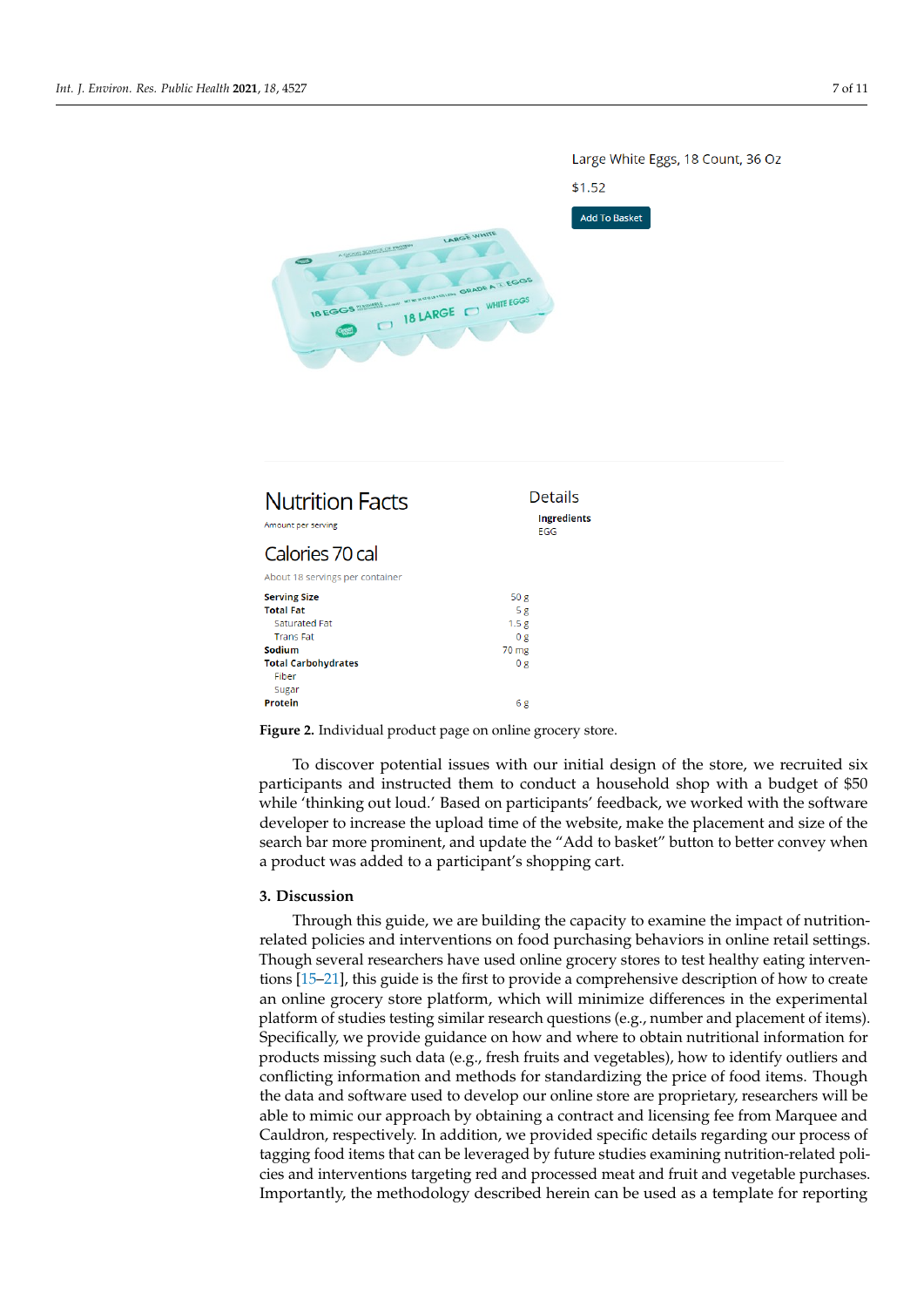procedures in future research, including procedures for data collection and cleaning, data sources and platform design.

We experienced several challenges in the process of obtaining product information and product images for our online grocery store. Because we used a commercial vendor to acquire data from a real US grocery store, it was not feasible to develop a "living" dataset with up-to-date products. Thus, our data reflects a single point in time, which is potentially problematic because manufacturers are constantly creating new products (e.g., meat substitutes) and reformulating the ingredients in pre-existing products. However, our results remain internally valid, given the randomization of study participants, and our goal is to update the products prior to initiating new experimental research. Another challenge was accounting for the presence of store-brand products. For example, we decided to remove store-brand names from the product name but did not create our own store-brand name; this was to avoid potential effects of brand loyalty on purchases, which may be higher for online purchasing [\[30\]](#page-10-5). This may reduce the generalizability of our results for a segment of the population, given the role of brand loyalty in guiding some purchase decisions. Yet, the exclusion of store-brand products means our store has wider appeal for all participants, who shop at a variety of stores, and our database includes similar products at several price points, so participants have a large breadth of options. We also identified discrepancies between the NFP text provided by the online grocery store and the image provided by the product manufacturer. We decided to use the NFP text provided by the online grocery store because it was feasible to scrape such data (vs. the NFP image provided by the manufacturer) and thus was less prone to human error, but it is possible that these data did not reflect the most up-to-date nutritional information.

A key strength of our approach is its adaptability. Though we designed the online grocery store to be compatible with our specific research goals, we also made decisions to maximize its flexibility, such as filling in missing information for all products and nutrients. This flexibility will allow us and other researchers to test a wide variety of strategies, including point-of-selection (e.g., product labels, price changes) and point-ofpurchase (e.g., shopping cart defaults), on a wide variety of outcomes (e.g., dollars spent, calories purchased, proportion of items accepted); this also allows us to tailor our products, including the sample size (>20,000 products), to the study goals, upload times and for other considerations. Our decision to acquire data from a specific grocery store in a specific zip code minimized potential issues related to the availability of products sold by third-party vendors, discrepancies in list price versus offer price, and differences in prices by region. As such, though prices will not reflect the cost-of-living in the area where study participants shop for groceries, any differences in prices between our experimental store and a real store will be equal across experimental conditions. We also combined secondary data collection procedures with primary data collection efforts, which enabled us to include products that lack NFP data in our online grocery store (e.g., fresh fruits and vegetables) and solicit participants' feedback during the design phase. However, it was not feasible to identify and correct extreme values for all nutrients, and it was not possible to add personalized features linked to user details. The latter is an important limitation because our experimental platform will not be capable of mimicking unique features of online grocery stores, such as the promotion of products based on previous purchases. For this reason, it will be important to conduct validation studies to compare consumers' food and beverage purchases in simulated versus real online grocery stores, including participants with varying levels of digital literacy and various food preferences. Lastly, a key weakness of our guidance is the proprietary nature of our data and our license to use the experimental online grocery store platform, which may prevent other researchers from exactly mimicking our store's products and the design of our store.

#### **4. Conclusions**

By following and adhering to *a priori* methods for creating online grocery stores—such as our approach to scraping and cleaning data, obtaining missing nutritional information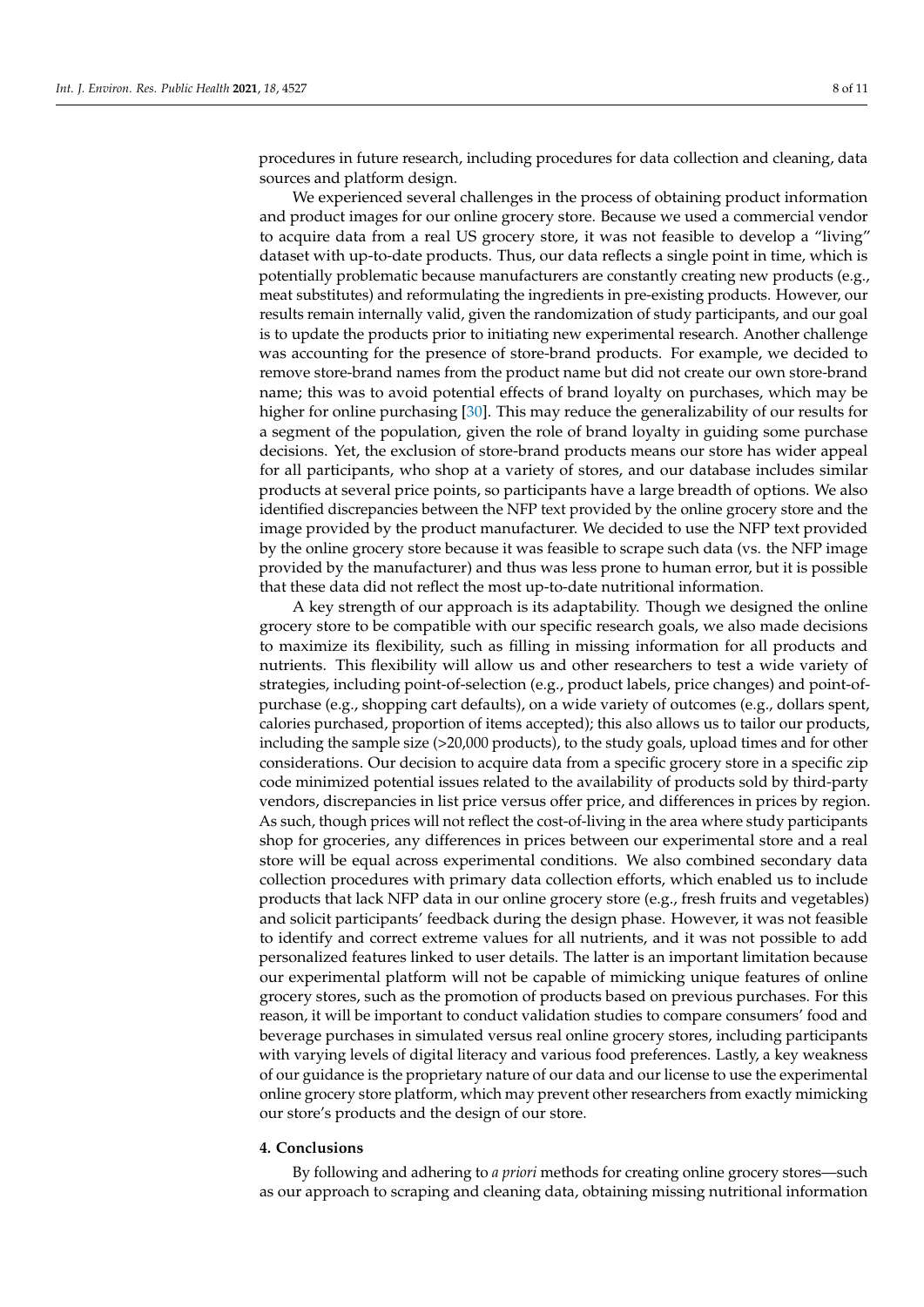and standardizing price data—public health researchers can maximize the comparability and reproducibility of their online experimental research. This will facilitate future meta-analyses of effect estimates stemming from this work. The need for a template will only grow as more and more consumers in the US are turning to online grocery shopping, especially as national emergencies (e.g., virus outbreaks, climate change) engender new patterns of grocery shopping. Our guidance and methods are also purposefully adaptable, allowing for flexibility in design and capacity in future studies, which is important as the form and function of online grocery stores change over time and between regions/countries: the online grocery shopping experience will continue to evolve and experimental research platforms will need to be continuously updated to remain realistic. Other steps for strengthening the generalizability of our proposed and future research include developing additional graphic images to make the shopping experience more realistic (e.g., ad banners), and improving the search function of the online grocery store (e.g., growing our list of unique search terms). In sum, the dissemination of our methods and the findings from our proposed research goals will be used to inform nutrition-related policies and interventions designed to promote healthier food shopping behaviors in online grocery stores.

**Supplementary Materials:** The following are available online at [https://www.mdpi.com/article/](https://www.mdpi.com/article/10.3390/ijerph18094527/s1) [10.3390/ijerph18094527/s1,](https://www.mdpi.com/article/10.3390/ijerph18094527/s1) Figure S1: Shopping list and shopping basket, Table S1: Data scraping request, Table S2: Procedures for tagging meat products, Table S3: Procedures for tagging eligible fruit and vegetables

**Author Contributions:** Conceptualization, P.E.R., L.M.J. and L.T.; methodology, P.E.R., I.H., L.M.J. and L.T.; formal analysis, I.H.; resources, P.E.R., L.M.J. and L.T.; data curation, I.H. and C.C.; writing original draft preparation, P.E.R. and I.H.; writing–review and editing, P.E.R., I.H., C.C., A.V., L.M.J. and L.T.; visualization, P.E.R. and I.H.; supervision, P.E.R., L.M.J. and L.T.; project administration, I.H. and C.C.; funding acquisition, P.E.R., L.M.J. and L.T. All authors have read and agreed to the published version of the manuscript.

**Funding:** This work was supported by the National Institute of Aging of the National Institutes of Health (grant number 1K01AG064146-01) and the Wellcome Trust (grant number 16042/Z/19/Z). L.T. and I.H. were also supported by the Carolina Population Center's NIH Center grant P2C HD050924. The funding sources had no role in the study design; in the collection, analysis, or interpretation of data; in the writing of the report; nor in the decision to submit the article for publication.

**Institutional Review Board Statement:** Study protocols were approved by the New York University Grossman School of Medicine Institutional Review Board and the University of North Carolina at Chapel Hill Institutional Review Board.

**Informed Consent Statement:** Not applicable.

**Data Availability Statement:** Data may be obtained from a third party and are not publicly available.

**Acknowledgments:** We would like to thank Jamie Halula, Sophia Hurr, Rhea Naik, Carmen Prestemon and Carla Seet for their help in cleaning the dataset and reviewing the online grocery store. Additionally, we would like to thank Emily Busey for designing our online grocery store logo, Bridgett Hollingsworth for providing guidance on how to tag and process red meat, Yiqing Zhang for providing insight into the data scraping process and Wilma Waterlander for her general feedback on store development and the process evaluation. We would also like to thank the researchers involved in developing the Woods supermarket platform for their support, including Susan Jebb and Brian Cook at the Nuffield Department of Primary Care Health Sciences at the University of Oxford.

**Conflicts of Interest:** No conflicts of interest or financial disclosures were reported by the authors of this paper.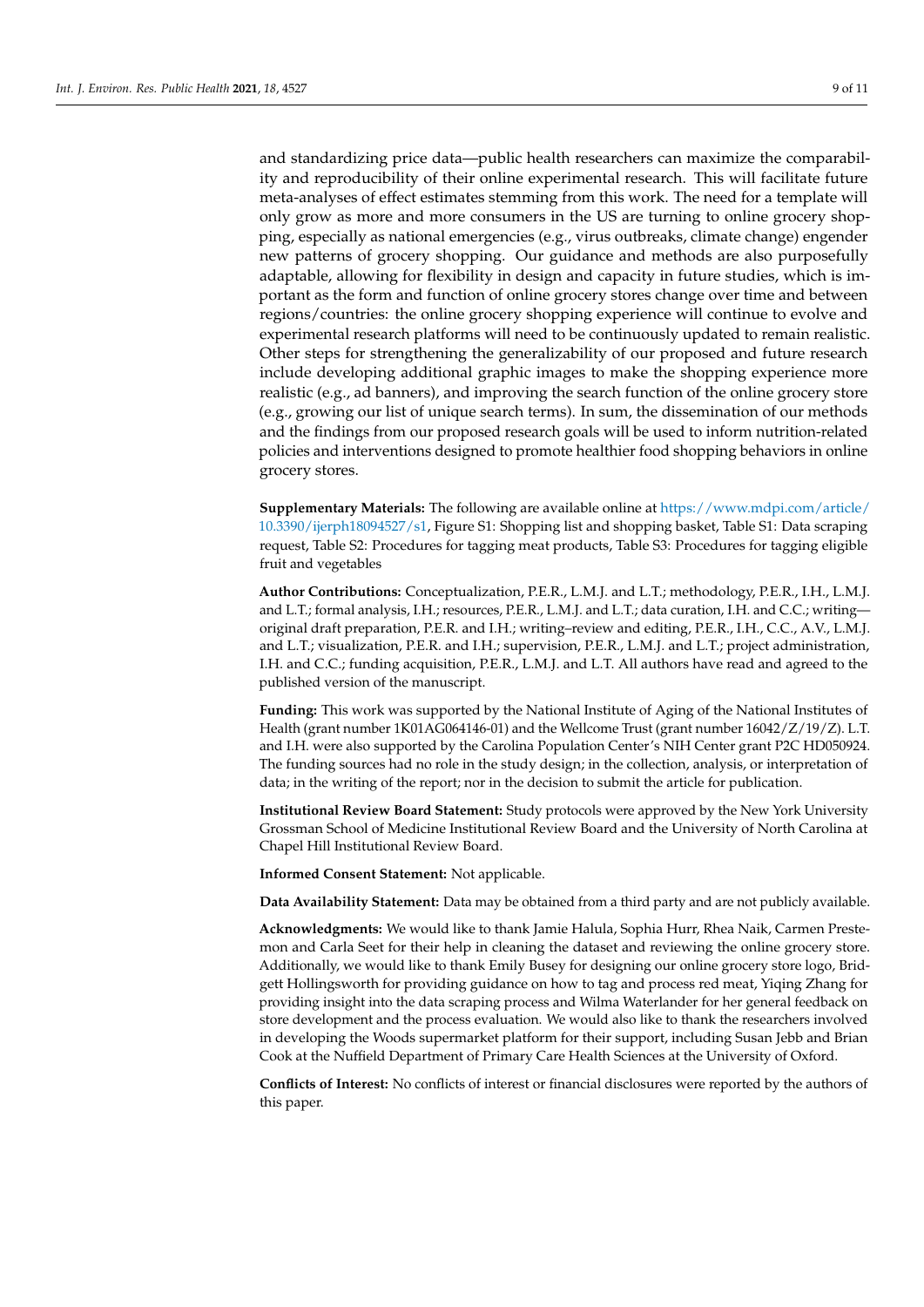## **References**

- <span id="page-9-0"></span>1. Aune, D.; Giovannucci, E.; Boffetta, P.; Fadnes, L.T.; Keum, N.; Norat, T.; Greenwood, D.C.; Riboli, E.; Vatten, L.J.; Tonstad, S. Fruit and vegetable intake and the risk of cardiovascular disease, total cancer and all-cause mortality-a systematic review and dose-response meta-analysis of prospective studies. *Int. J. Epidemiol.* **2017**, *46*, 1029–1056. [\[CrossRef\]](http://doi.org/10.1093/ije/dyw319) [\[PubMed\]](http://www.ncbi.nlm.nih.gov/pubmed/28338764)
- 2. Boeing, H.; Bechthold, A.; Bub, A.; Ellinger, S.; Haller, D.; Kroke, A.; Leschik-Bonnet, E.; Müller, M.J.; Oberritter, H.; Schulze, M.; et al. Critical review: Vegetables and fruit in the prevention of chronic diseases. *Eur. J. Nutr.* **2012**, *51*, 637–663. [\[CrossRef\]](http://doi.org/10.1007/s00394-012-0380-y) [\[PubMed\]](http://www.ncbi.nlm.nih.gov/pubmed/22684631)
- 3. Rouhani, M.H.; Haghighatdoost, F.; Surkan, P.J.; Azadbakht, L. Associations between dietary energy density and obesity: A systematic review and meta-analysis of observational studies. *Nutrition* **2016**, *32*, 1037–1047. [\[CrossRef\]](http://doi.org/10.1016/j.nut.2016.03.017) [\[PubMed\]](http://www.ncbi.nlm.nih.gov/pubmed/27238958)
- <span id="page-9-1"></span>4. Zhong, V.W.; Van Horn, L.; Greenland, P.; Carnethon, M.R.; Ning, H.; Wilkins, J.T.; Lloyd-Jones, D.M.; Allen, N.B. Associations of Processed Meat, Unprocessed Red Meat, Poultry, or Fish Intake With Incident Cardiovascular Disease and All-Cause Mortality. *JAMA Intern. Med.* **2020**, *180*, 503–512. [\[CrossRef\]](http://doi.org/10.1001/jamainternmed.2019.6969) [\[PubMed\]](http://www.ncbi.nlm.nih.gov/pubmed/32011623)
- <span id="page-9-2"></span>5. Cheah, I.; Sadat Shimul, A.; Liang, J.; Phau, I. Drivers and barriers toward reducing meat consumption. *Appetite* **2020**, *149*, 104636. [\[CrossRef\]](http://doi.org/10.1016/j.appet.2020.104636)
- 6. Livingstone, K.M.; Burton, M.; Brown, A.K.; McNaughton, S.A. Exploring barriers to meeting recommendations for fruit and vegetable intake among adults in regional areas: A mixed-methods analysis of variations across socio-demographics. *Appetite* **2020**, *153*, 104750. [\[CrossRef\]](http://doi.org/10.1016/j.appet.2020.104750) [\[PubMed\]](http://www.ncbi.nlm.nih.gov/pubmed/32461195)
- 7. Moore, L.V.; Thompson, F.E. Adults Meeting Fruit and Vegetable Intake Recommendations-United States, 2013. *Mmwr. Morb. Mortal. Wkly. Rep.* **2015**, *64*, 709–713.
- <span id="page-9-3"></span>8. Zeng, L.; Ruan, M.; Liu, J.; Wilde, P.; Naumova, E.N.; Mozaffarian, D.; Zhang, F.F. Trends in Processed Meat, Unprocessed Red Meat, Poultry, and Fish Consumption in the United States, 1999–2016. *J. Acad. Nutr. Diet.* **2019**, *119*, 1085–1098.e1012. [\[CrossRef\]](http://doi.org/10.1016/j.jand.2019.04.004)
- <span id="page-9-4"></span>9. Afshin, A.; Peñalvo, J.L.; Del Gobbo, L.; Silva, J.; Michaelson, M.; O'Flaherty, M.; Capewell, S.; Spiegelman, D.; Danaei, G.; Mozaffarian, D. The prospective impact of food pricing on improving dietary consumption: A systematic review and metaanalysis. *PLoS ONE* **2017**, *12*, e0172277. [\[CrossRef\]](http://doi.org/10.1371/journal.pone.0172277) [\[PubMed\]](http://www.ncbi.nlm.nih.gov/pubmed/28249003)
- 10. Anzman-Frasca, S.; Mueller, M.P.; Sliwa, S.; Dolan, P.R.; Harelick, L.; Roberts, S.B.; Washburn, K.; Economos, C.D. Changes in children's meal orders following healthy menu modifications at a regional US restaurant chain. *Obesity* **2015**, *23*, 1055–1062. [\[CrossRef\]](http://doi.org/10.1002/oby.21061)
- <span id="page-9-5"></span>11. Niebylski, M.L.; Redburn, K.A.; Duhaney, T.; Campbell, N.R. Healthy food subsidies and unhealthy food taxation: A systematic review of the evidence. *Nutrition* **2015**, *31*, 787–795. [\[CrossRef\]](http://doi.org/10.1016/j.nut.2014.12.010)
- <span id="page-9-6"></span>12. Willett, W.; Rockström, J.; Loken, B.; Springmann, M.; Lang, T.; Vermeulen, S.; Garnett, T.; Tilman, D.; DeClerck, F.; Wood, A.; et al. Food in the Anthropocene: The EAT-Lancet Commission on healthy diets from sustainable food systems. *Lancet* **2019**, *393*, 447–492. [\[CrossRef\]](http://doi.org/10.1016/S0140-6736(18)31788-4)
- <span id="page-9-7"></span>13. Kamel, M.-A.; de Montgolfier, J.; Caine, S.; Ringer, J.; Puzio, S. How to Ramp Up Online Grocery—Without Breaking the Bank. Available online: <https://www.bain.com/insights/how-to-ramp-up-online-grocery-without-breaking-the-bank/> (accessed on 19 October 2020).
- <span id="page-9-8"></span>14. Business Insider. Online Grocery Report. 2020. Available online: <https://www.businessinsider.com/online-grocery-report-2020> (accessed on 18 November 2020).
- <span id="page-9-9"></span>15. Epstein, L.H.; Finkelstein, E.; Raynor, H.; Nederkoorn, C.; Fletcher, K.D.; Jankowiak, N.; Paluch, R.A. Experimental analysis of the effect of taxes and subsides on calories purchased in an on-line supermarket. *Appetite* **2015**, *95*. [\[CrossRef\]](http://doi.org/10.1016/j.appet.2015.06.020)
- 16. Epstein, L.H.; Finkelstein, E.A.; Katz, D.L.; Jankowiak, N.; Pudlewski, C.; Paluch, R.A. Effects of nutrient profiling and price changes based on NuVal®scores on food purchasing in an online experimental supermarket. *Public Health Nutr.* **2016**, *19*, 2157–2164. [\[CrossRef\]](http://doi.org/10.1017/S1368980015002931)
- 17. Finkelstein, E.A.; Ang, F.J.L.; Doble, B.; Wong, W.H.M.; van Dam, R.M. A randomized controlled trial evaluating the relative effectiveness of the multiple traffic light and Nutri-score front of package nutrition labels. *Nutrients* **2019**, *11*, 2236. [\[CrossRef\]](http://doi.org/10.3390/nu11092236)
- 18. Forwood, S.E.; Ahern, A.L.; Marteau, T.M.; Jebb, S.A. Offering within-category food swaps to reduce energy density of food purchases: A study using an experimental online supermarket. *Int. J. Behav. Nutr. Phys. Act.* **2015**, *12*, 1–10. [\[CrossRef\]](http://doi.org/10.1186/s12966-015-0241-1)
- 19. Koutoukidis, D.A.; Jebb, S.A.; Ordóñez-Mena, J.M.; Noreik, M.; Tsiountsioura, M.; Kennedy, S.; Payne-Riches, S.; Aveyard, P.; Piernas, C. Prominent positioning and food swaps are effective interventions to reduce the saturated fat content of the shopping basket in an experimental online supermarket: A randomized controlled trial. *Int. J. Behav. Nutr. Phys. Act.* **2019**, *16*, 50. [\[CrossRef\]](http://doi.org/10.1186/s12966-019-0810-9) [\[PubMed\]](http://www.ncbi.nlm.nih.gov/pubmed/31174547)
- 20. Riches, S.P.; Aveyard, P.; Piernas, C.; Rayner, M.; Jebb, S.A. Optimising swaps to reduce the salt content of food purchases in a virtual online supermarket: A randomised controlled trial. *Appetite* **2019**, *133*, 378–386. [\[CrossRef\]](http://doi.org/10.1016/j.appet.2018.11.028) [\[PubMed\]](http://www.ncbi.nlm.nih.gov/pubmed/30502442)
- <span id="page-9-10"></span>21. Waterlander, W.E.; Jiang, Y.; Nghiem, N.; Eyles, H.; Wilson, N.; Cleghorn, C.; Genç, M.; Swinburn, B.; Mhurchu, C.N.; Blakely, T. The effect of food price changes on consumer purchases: A randomised experiment. *Lancet Public Health* **2019**, *4*, e394–e405. [\[CrossRef\]](http://doi.org/10.1016/S2468-2667(19)30105-7)
- <span id="page-9-11"></span>22. Waterlander, W.E.; Jiang, Y.; Steenhuis, I.H.M.; Mhurchu, C.N. Using a 3D virtual supermarket to measure food purchase behavior: A validation study. *J. Med. Internet Res.* **2015**, *17*, e107. [\[CrossRef\]](http://doi.org/10.2196/jmir.3774) [\[PubMed\]](http://www.ncbi.nlm.nih.gov/pubmed/25921185)